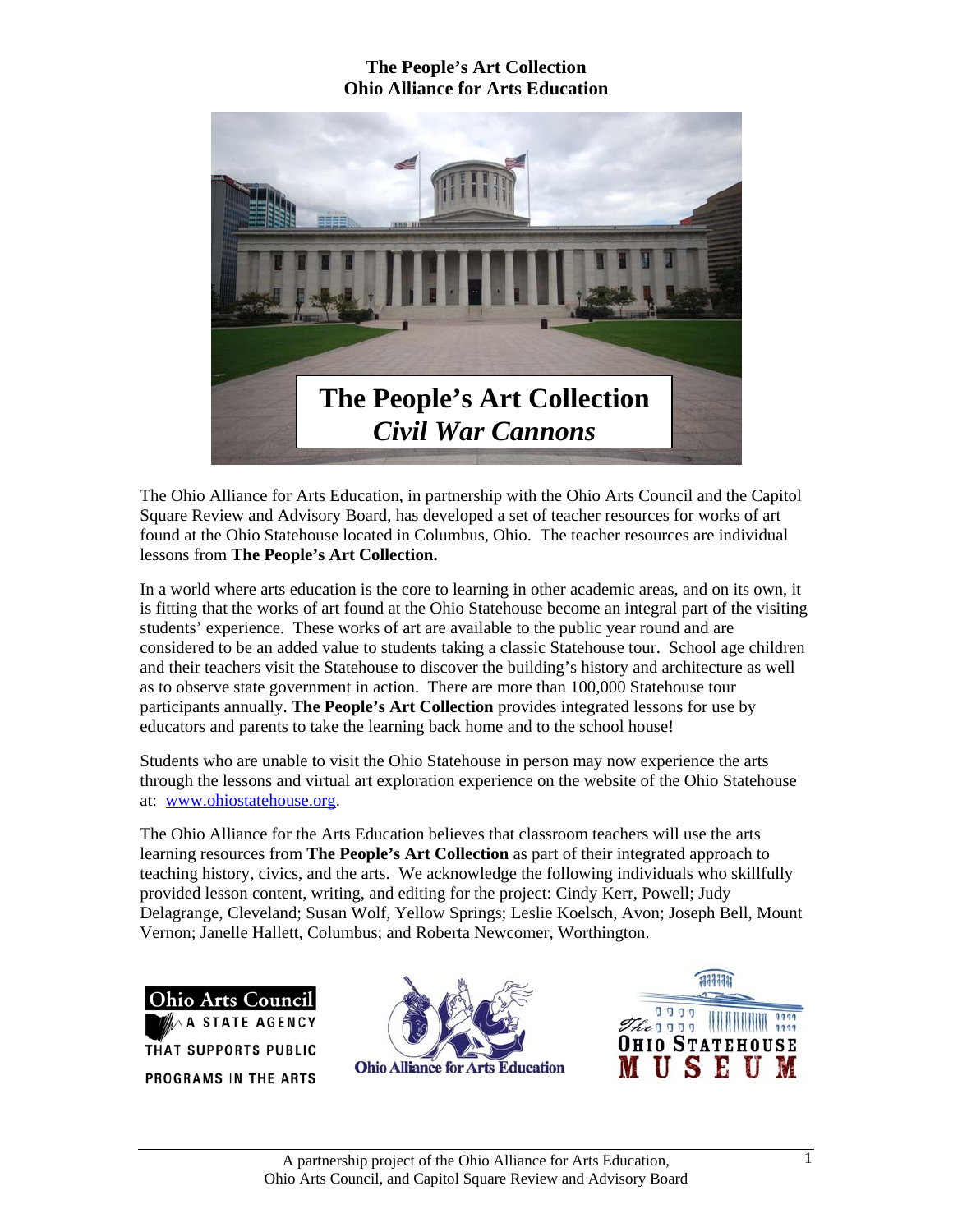# *Civil War Cannons*  **Ohio Statehouse GRADE 8**

### **Learning Outcomes:**

The students will be able to:

- 1. Illustrate an idea for a memorial skillfully and neatly.
- 2. Explain and defend their choice of a cause or person to memorialize.
- 3. Demonstrate persuasive writing by describing in detail the memorial they are proposing and providing support their proposal with evidence.

**Arts Standard: Creative Expression and Communication:** Students create artworks that demonstrate understanding of materials, processes, tools, media, techniques and available technology. They understand how to use art elements, principles and images to communicate their ideas in a variety of visual forms.

**Grade Level Indicator:** Explain and defend their artistic decisions using appropriate visual art vocabulary.

**Arts Standard: Valuing the Arts/Aesthetic Reflection:** Students understand why people value visual art. They present their beliefs about the nature and significance of selected artworks and the reasons for holding these beliefs. Students reflect on and respect diverse points of view about artworks and artifacts.

**Grade Level Indicator:** Discuss personal beliefs, values, feelings and assumptions when explaining their own perspectives on artwork and connect their responses to what they see in the work.

**Language Arts Standard: Writing Applications:** Students need to understand that various types of writing require different language, formatting and special vocabulary. Writing serves many purposes across the curriculum and takes various forms. Developing writers are able to select text forms to suit purpose and audience.

# **Grade Level Indicator:**

Write persuasive compositions that (a) establish and develop a controlling idea; (b) support arguments with detailed evidence; (c) exclude irrelevant information; and (d) cite sources of information.

#### **Assessment Strategy:**

• Summative – Project Rubric

# **Vocabulary:**

- **Monument** a structure erected or maintained in memory of the dead or to preserve the remembrance of a person, event, or action
- **Memorial** something that serves to preserve the memory or knowledge of a person or event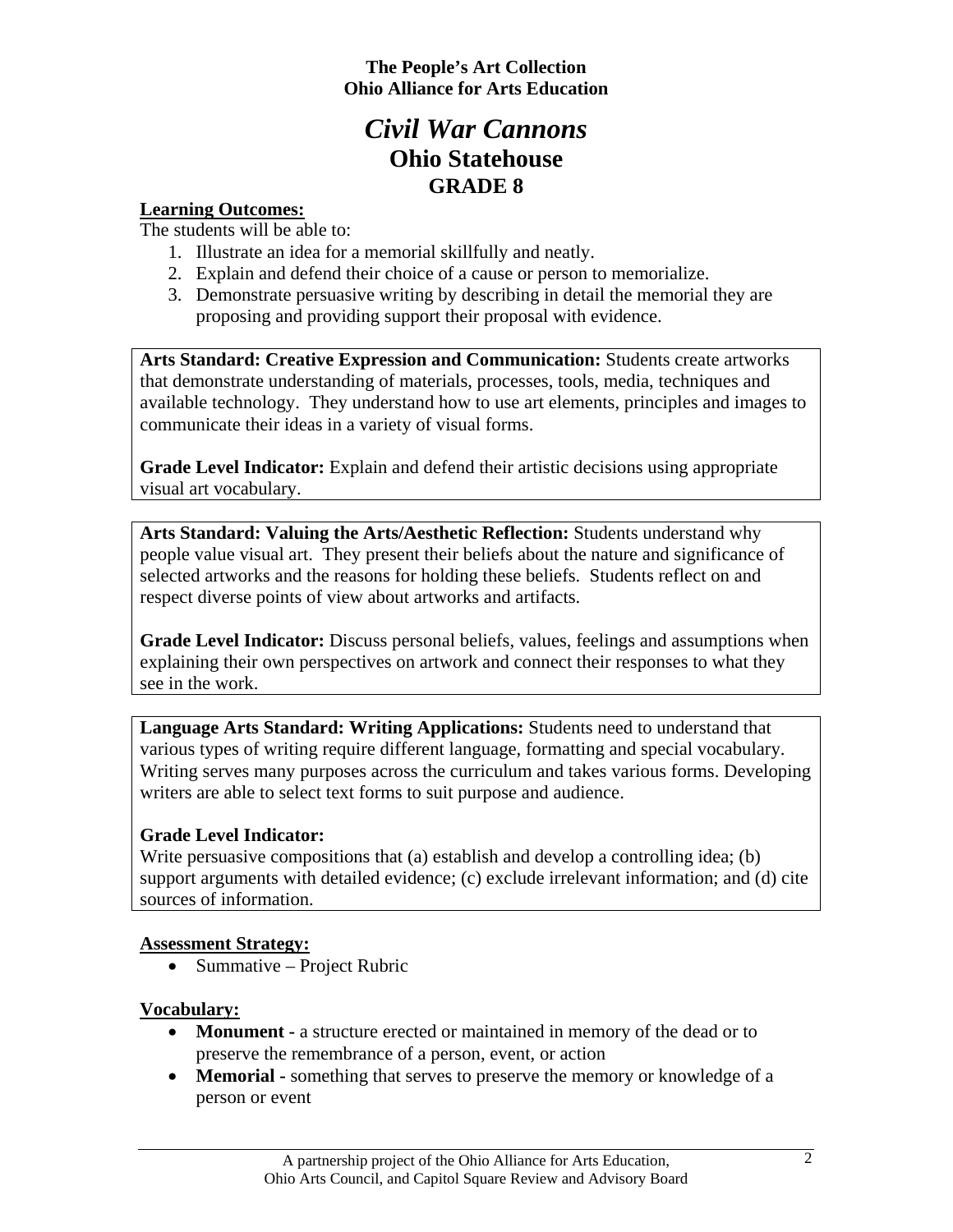- **Persuasive essay -** an essay that influences others by logic or reason
- **Rationale -** the underlying reason or rational basis

#### **Time Needed:** four 45-50 minute classes

#### **Materials:**

- Images of the cannons and other war memorials at the Ohio Statehouse
- Paper for proposals

*Optional:* Video/DVD, "A Strong, Clear, Vision" about Ohio artist Maya Lin's design of the *Vietnam Veterans Memorial* is an excellent teacher preparation for understanding the process and importance of creating proposals for public artworks. If time allows it could also be added to the lesson introduction.

#### **Step-by-Step Procedure:**

#### **CLASS I: Exploring the idea of a memorial**

- Display photographs of the cannons and the other war memorials at the Ohio Statehouse. Give background information about the cannons and other memorials. (A summary is provided as an attachment, or you may choose to have students read the information provided on the Ohio Statehouse website with each of the memorials.)
- Ask students to consider how the cannons are alike or different from the other memorials. The purpose of this question is to have students start to be aware of the function of memorials, and to notice the difference between repurposing an object and designing one to be built for a purpose.
- Discuss with students the purpose of including the cannons as part of the Statehouse grounds memorial artwork. Ask:
	- o *Why are the cannons displayed on the statehouse grounds, rather than in a museum, or at a battlefield site?*
	- o *Why were the cannons saved at all?*
	- o *How was the meaning of the cannons changed when they ended up on the Statehouse lawn instead of in an 1864 battlefield?*
	- o *Why is it important to have memorials?*

 Allow some discussion. Notice what sort of reason students can (or can't) see in this use of cannons.

- Tell students that one of the difficulties in creating public artwork is that memorials don't mean the same thing to everyone who visits them. Ask students provocative questions about the cannons to encourage awareness of these differences, for example:
	- o *How might someone from Georgia whose great, great grandfather died in the Civil War as a Confederate soldier react to the cannons?*
	- o *How might a woman whose great-great grandmother was a slave react?*
	- o *How might someone whose ancestors were Native Americans react?*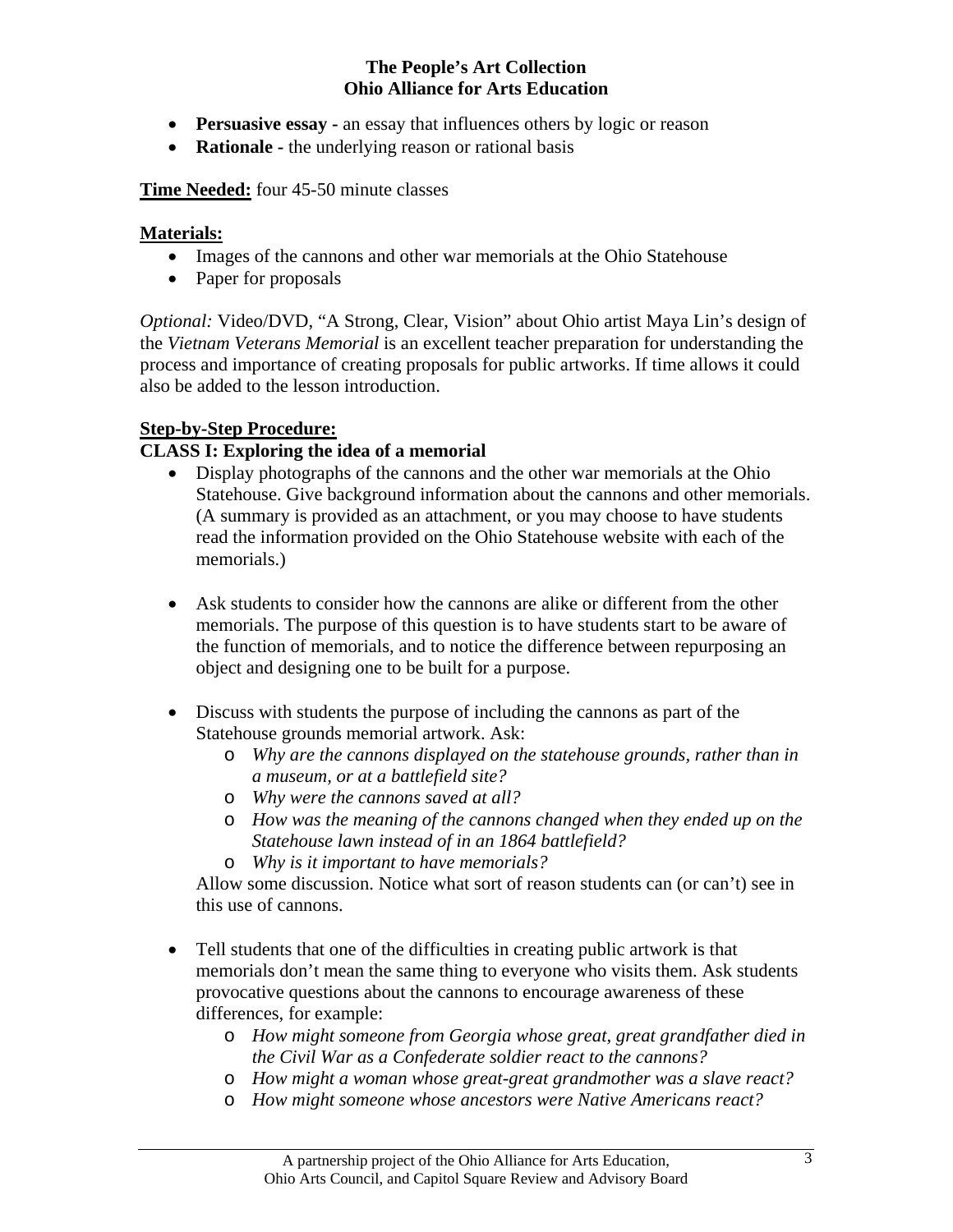- o *How might a recent immigrant fleeing conflicts in the Middle East react?*
- o *How would the cannons give a different message if they were captured from the Confederate army rather than merely being unused Union equipment?*
- Tell students that the purpose of the cannons at the Statehouse isn't explicitly stated. Ask students to speculate reasons. *Could it be that:* 
	- o *the object is displayed to provide comfort to the living that life goes on?*
	- o *the object is displayed a point of patriotic pride?*
	- o *the object is displayed because it tells a story important to the thoughtful education of the young?*
	- o *the object represents pride in industrial or military technology?*
- Distribute the design guides, Requirements for a Memorial Proposal, found in this lesson.
- Read sections aloud with the students and discuss.
- Ask students to form small groups to brainstorm ideas for their memorials.

#### **Class II: Designing and drafting memorial ideas**

- Distribute the Project Rubric and discuss the criteria.
- Ask Students to choose their cause and give students ten minutes to write a short paragraph about their idea. Ask for volunteers to read their paragraphs aloud.
- Remaining class time can be used by students to make a rough draft sketch of their memorial.
- All paragraphs and rough sketches should be passed in and reviewed FOR CONTENT by the teacher before the next class meeting.

#### **Class III: Developing the proposal**

- Ask students to write a rough draft of the essay for their proposal. Remind them to refer to Requirements for a Memorial Proposal, found in this lesson.
- Ask students to work on the drawing of their memorial.
- Review student work and add any needed advice in writing before the next class period.

#### **Class IV: Completing the proposals**

• Ask students to use this class time to revise and complete their drawings and neatly rewrite their essays for display.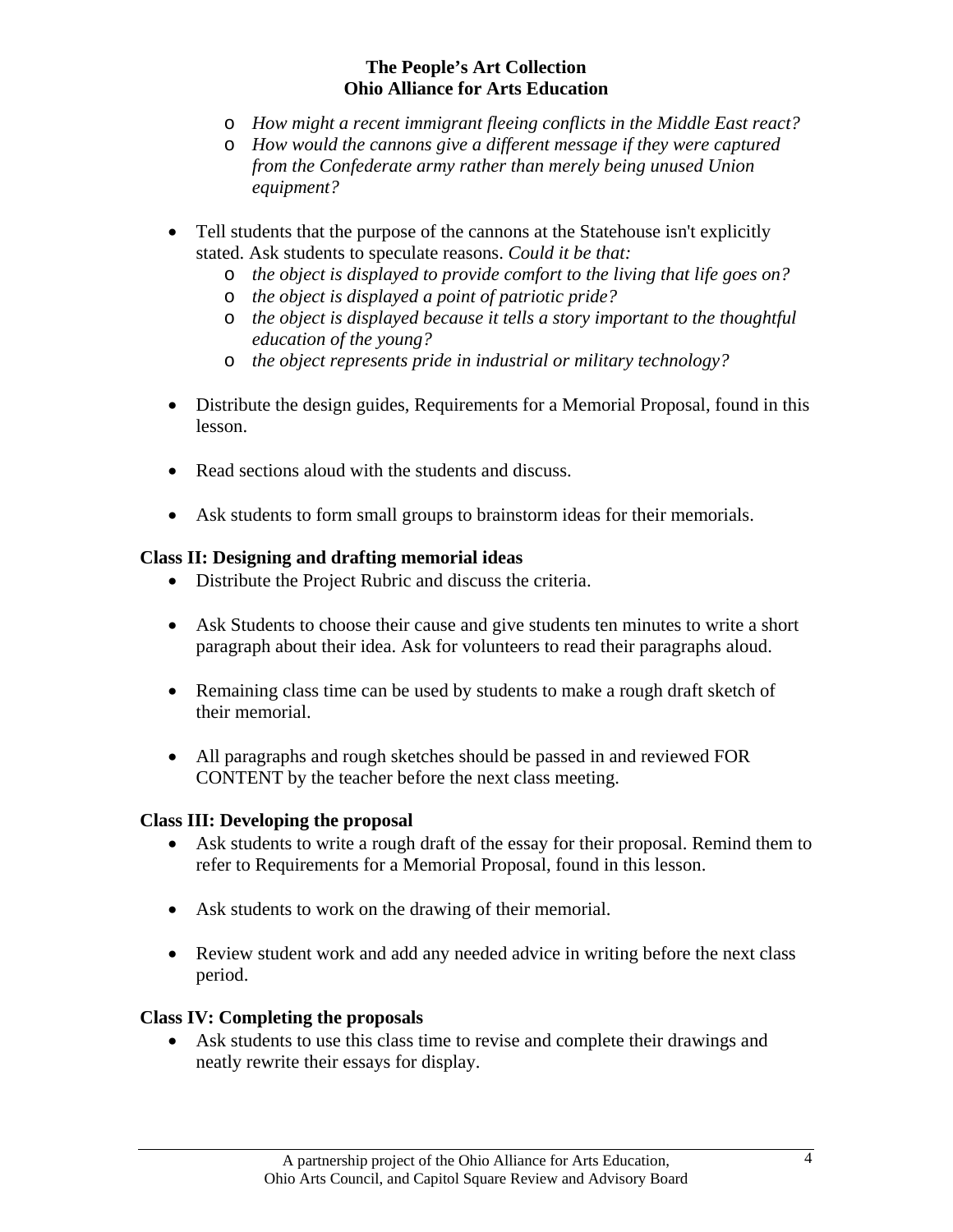#### **Closure:**

Meet briefly with individual students to help them consider revisions and enhancements for their artwork and essay.

#### **Making Connections:**

Art: As a lesson extension, ask students to analyze the aesthetic properties of national war monuments.

**Social Studies:** Ask students to research the types of cannons used in the Civil War or monuments and memorials honoring African-Americans.

Parent: Visit the Ohio Statehouse grounds with your child to see the actual cannons and memorials. Be sure to take advantage of the free personal guided tours that are available.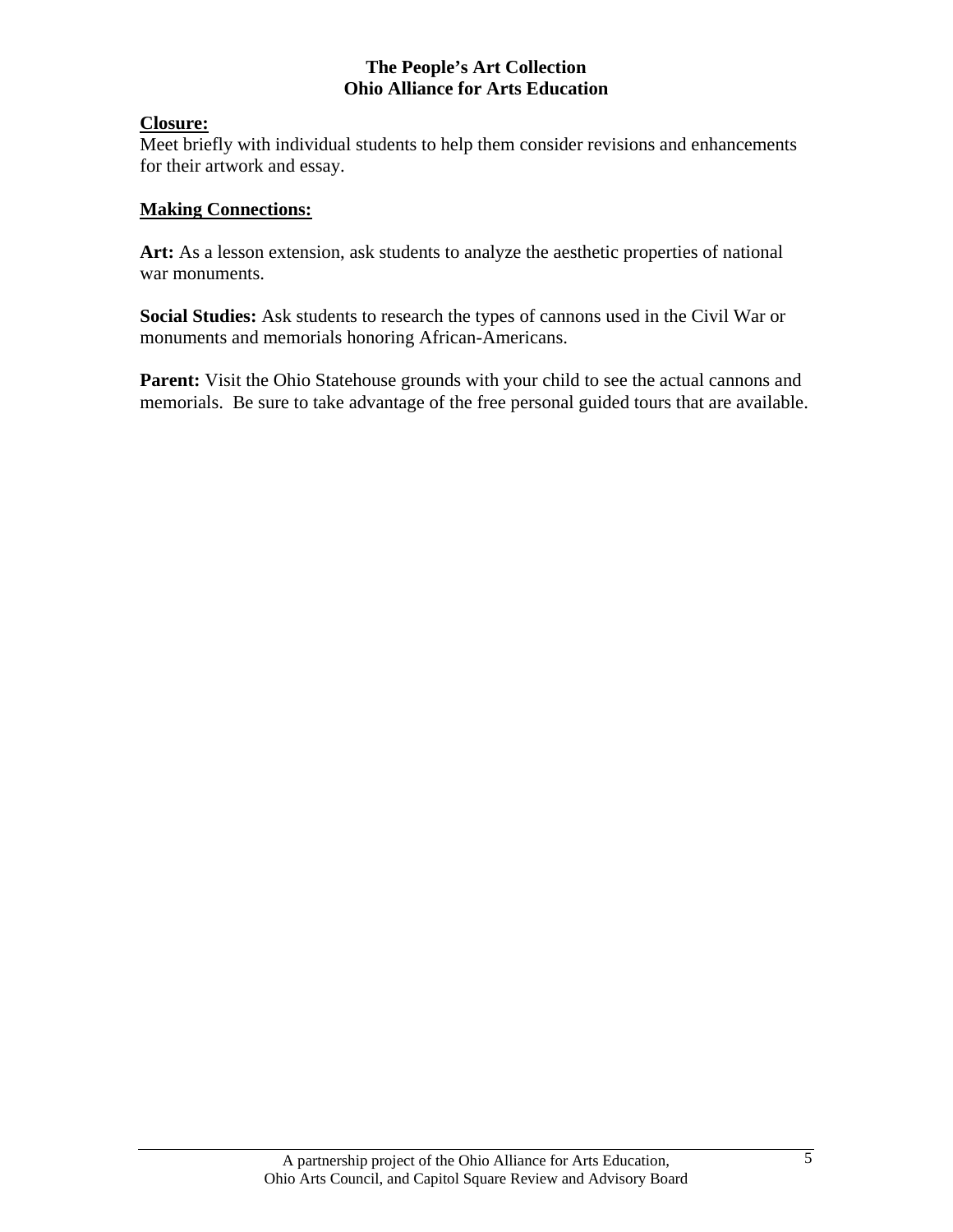# **Cannons and Other War Memorials at the Ohio Statehouse**

### **The Spirit of '98' Memorial Statue**

This memorial is a nine-foot tall picture of a soldier holding a rifle. The Spirit of '98 was made by Frank Luis Jirouch in 1927-8. The statue memorializes the men of Ohio who fought and died for the United States in both the Spanish-American War (1898) and the Mexican incident at Vera Cruz when the United States Marines occupied the city in April through November of 1914.

#### **Ohio World War Memorial**

This memorial is a nine-foot tall statue of a soldier. The figure is of a World War One Doughboy with rifle by his side. "This in commemoration of the veterans of the first World War.

### **The Goddess of Peace**

This memorial is 16 feet high and features the Goddess of Peace with her olive branches held high. It was designed by Bruce Wilson in 1923.

### **Civil War Memorial Sundial**

This 42 inch high sculpture was donated by the Daughters of the Grand Army of the Republic. This is in honor of the Union veterans of the Civil War and was dedicated on September  $14<sup>th</sup>$ , 1941. (Bronze)

#### **Vicksburg Memorial**

This memorial is eleven-feet tall and includes a bust of President Lincoln and a relief in marble of the commanders involved at the Battle of Vicksburg. The sculpture was created by Thomas D. Jones.

#### **The Ohio Veterans Plaza**

The two marble sculptures, located at the north and south ends of the terrace display (carved in) letters from soldiers. There are letters to represent all the wars in which Ohio soldiers took part. The Plaza was designed by John Schooley in 2000.

# **Civil War Cannon**

The four Statehouse civil war cannon (cannons) were used by the  $23<sup>rd</sup>$  Ohio Volunteer infantry. They are believed to be the remainders of the twelve 6-pounder bronze field guns and twelve 12-pounder Napoleons model 1857s purchased from Greenwood foundry (Cincinnati) by the State of Ohio in 1964. Although it is claimed that one of the cannons was relocated from Gettysburg after seeing action, known facts dispute this claim. There are no claims that any of the other Statehouse cannons saw action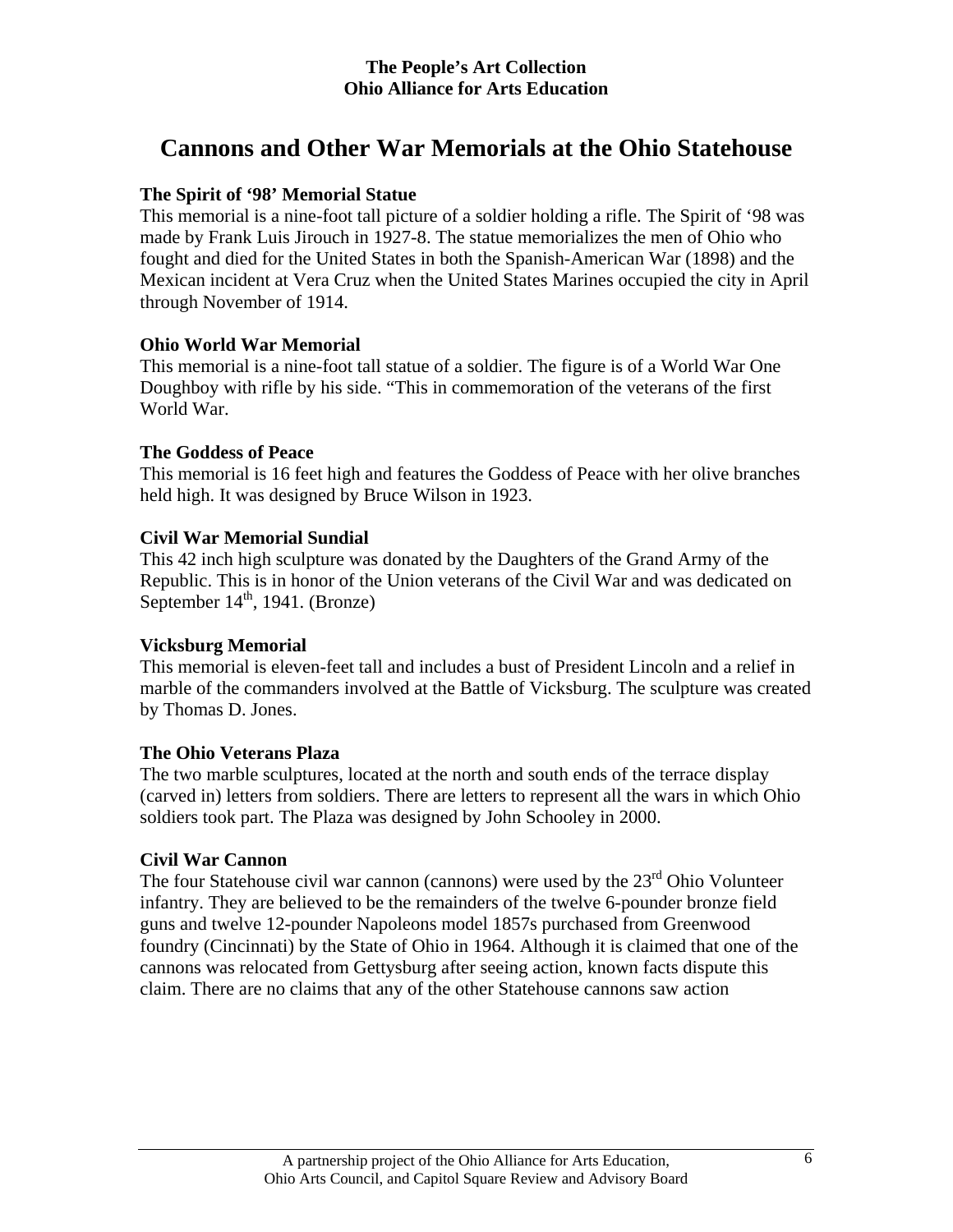# **Requirements for a Memorial Proposal**

#### **Call for Proposals**

A wealthy (Cleveland/Columbus/Cincinnati) citizen has offered \$500,000 to be used by a charity or civic organization to build a memorial to honor people who gave their lives in a war, terrorist attack, disease (e.g. breast cancer), or natural disaster. The money will be awarded based on a drawing of the monument and a proposal that describes the design and explains why it properly honors the people who died. The memorial must highlight an object from the event to be remembered.

#### **To choose your cause, consider:**

- 1. Is it important?
- 2. Is it something that most people know about, or should know about?
- 3. Does it need a memorial? Why is this the right time? (The Vietnam War Memorial was built to help heal bad feelings between people who thought we should have fought the war and those who didn't. The World War II Memorial was built only just in time to be seen by veterans who were dying of old age.)
- 4. What object would best honor and show respect for the cause or person you have chosen?

# **To illustrate your memorial idea:**

- 1. Be sure that you draw your monument skillfully and neatly.
- 2. Consider whether it needs a base to be best seen and to show respect for your cause or person.
- 3. Choose or create a setting. Do you want your memorial to be added to the Ohio Statehouse grounds, displayed at some other building, or in an existing park? Do you want a terrace or garden, trees or benches installed with the object?

# **To write about your idea**

- 1. Explain and defend why you chose this cause or person to memorialize.
- 2. What descriptive details will be needed for the judges to fully understand your drawing?
- 3. What do you need to point out to the judges so they will appreciate the importance of your idea and how well it honors the cause or people you want to commemorate?
- 4. What arguments supporting your memorial can you give to persuade the judges to choose your proposal for funding?
- 5. Sell it, don't just say it!

# **Refer to the Project Rubric as you work.**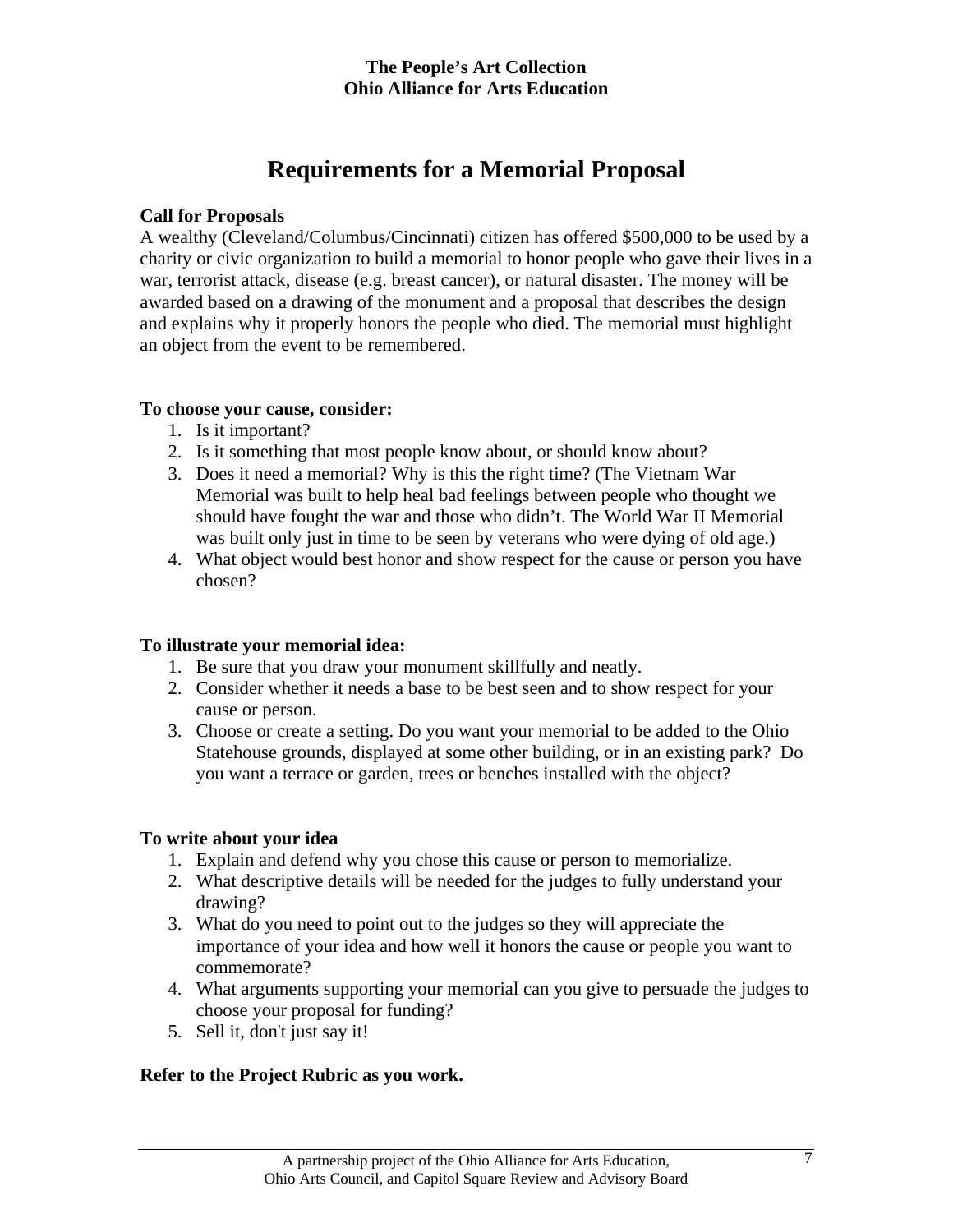# *Civil War Cannons*

# **Project Rubric**

Student Name \_\_\_\_\_\_\_\_\_\_\_\_\_\_\_\_\_\_\_\_\_\_\_\_\_\_\_\_\_\_\_\_\_\_\_\_\_\_\_ Date\_\_\_\_\_\_\_\_\_\_\_\_\_\_\_\_

|                          | <b>Proposal Sketch</b> | <b>Proposal Essay</b> | <b>Proposal Essay</b> |
|--------------------------|------------------------|-----------------------|-----------------------|
| Outstanding              | The sketch shows       | The proposal essay    | The essay is          |
|                          | highly developed       | explains and          | extremely             |
|                          | skill, is very neatly  | defends the choice    | persuasive, giving    |
|                          | drawn and              | of a cause or person  | many strong and       |
|                          | demonstrates high      | to memorialize with   | convincing            |
|                          | respect for the        | a large amount of     | arguments that        |
|                          | chosen cause or        | description and       | support the           |
|                          | person.                | detail.               | proposal.             |
| <b>Proficient</b>        | The sketch is          | The proposal essay    | The essay is          |
| (target for all)         | skillfully and neatly  | explains and          | persuasive, giving    |
|                          | drawn and              | defends the choice    | convincing            |
|                          | demonstrates           | of a cause or person  | arguments that        |
|                          | respect for the        | to memorialize with   | support the           |
|                          | chosen cause or        | an adequate amount    | proposal.             |
|                          | person.                | of description and    |                       |
|                          |                        | detail.               |                       |
| Progressing              | The sketch shows       | The proposal essay    | The essay is          |
|                          | some skill, is         | explains and          | somewhat              |
|                          | somewhat neatly        | defends the choice    | persuasive, giving    |
|                          | drawn and suggests     | of a cause or person  | some convincing       |
|                          | respect for the        | to memorialize, but   | arguments that        |
|                          | chosen cause or        | description and       | support the           |
|                          | person.                | detail are not fully  | proposal.             |
|                          |                        | developed.            |                       |
| <b>Beginning to show</b> | The sketch shows a     | The proposal essay    | The essay is          |
| progress                 | developing skill       | explains and          | partially persuasive, |
|                          | and/or is not very     | defends the choice    | giving few or no      |
|                          | neatly drawn and/or    | of a cause or person  | convincing            |
|                          | suggests limited       | to memorialize, but   | arguments to          |
|                          | respect for the        | with little           | support the           |
|                          | chosen cause or        | description and/or    | proposal.             |
|                          | person.                | detail.               |                       |

*Not Scorable: Student did not sketch or write essay.*